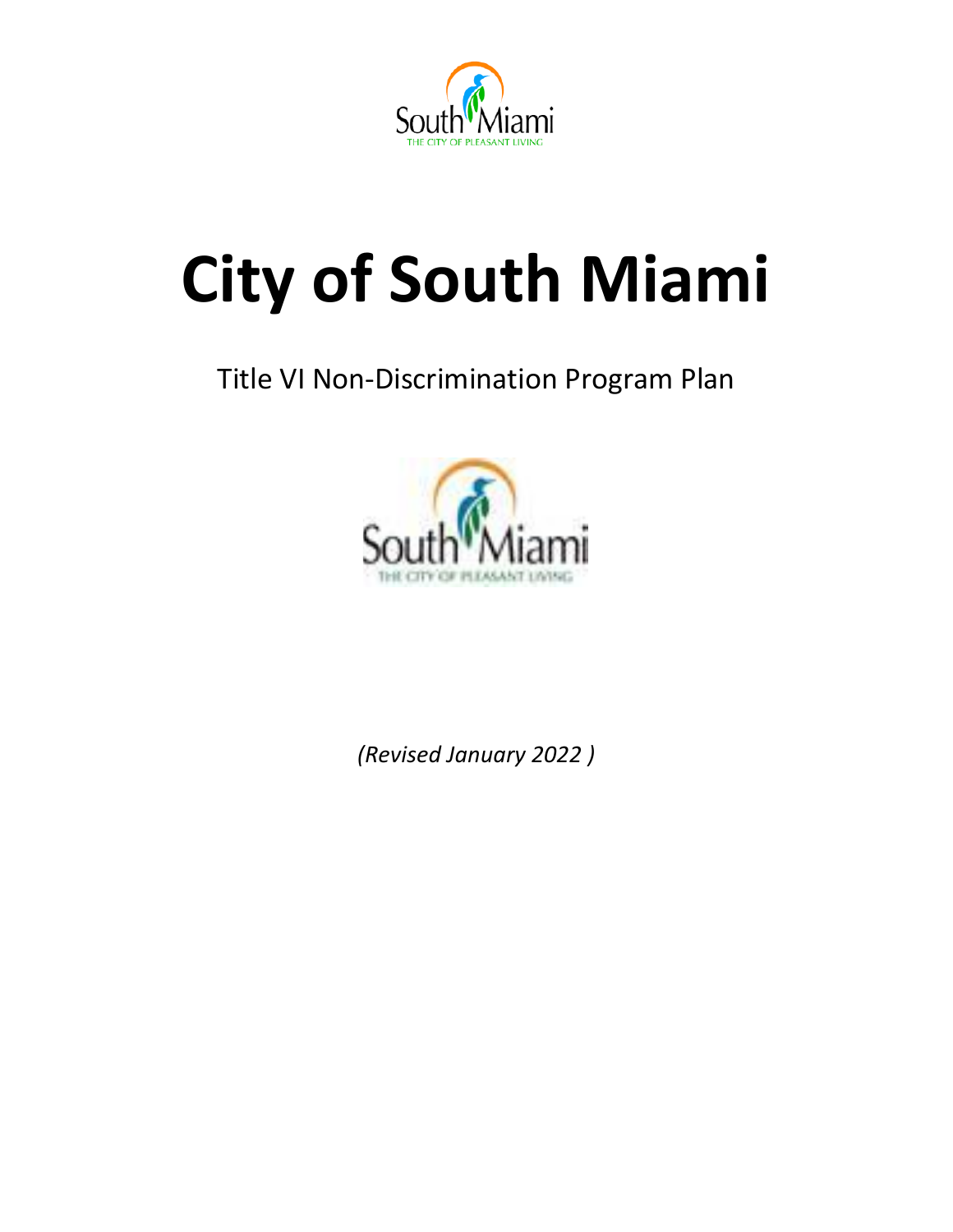

## **Contents:**

- *1-Title VI Policy Statement*
- *2-Title VI Notice to the Public*
- *3- Title VI Complaint Instructions & Procedure*
- *5- Active Complaints or Inquiries Alleging Discrimination*
- *6- Data Collection*
- *7-City of South Miami Public Participation Plan*
- *8- Limited English Proficient Persons Provision*
- *9- Forms*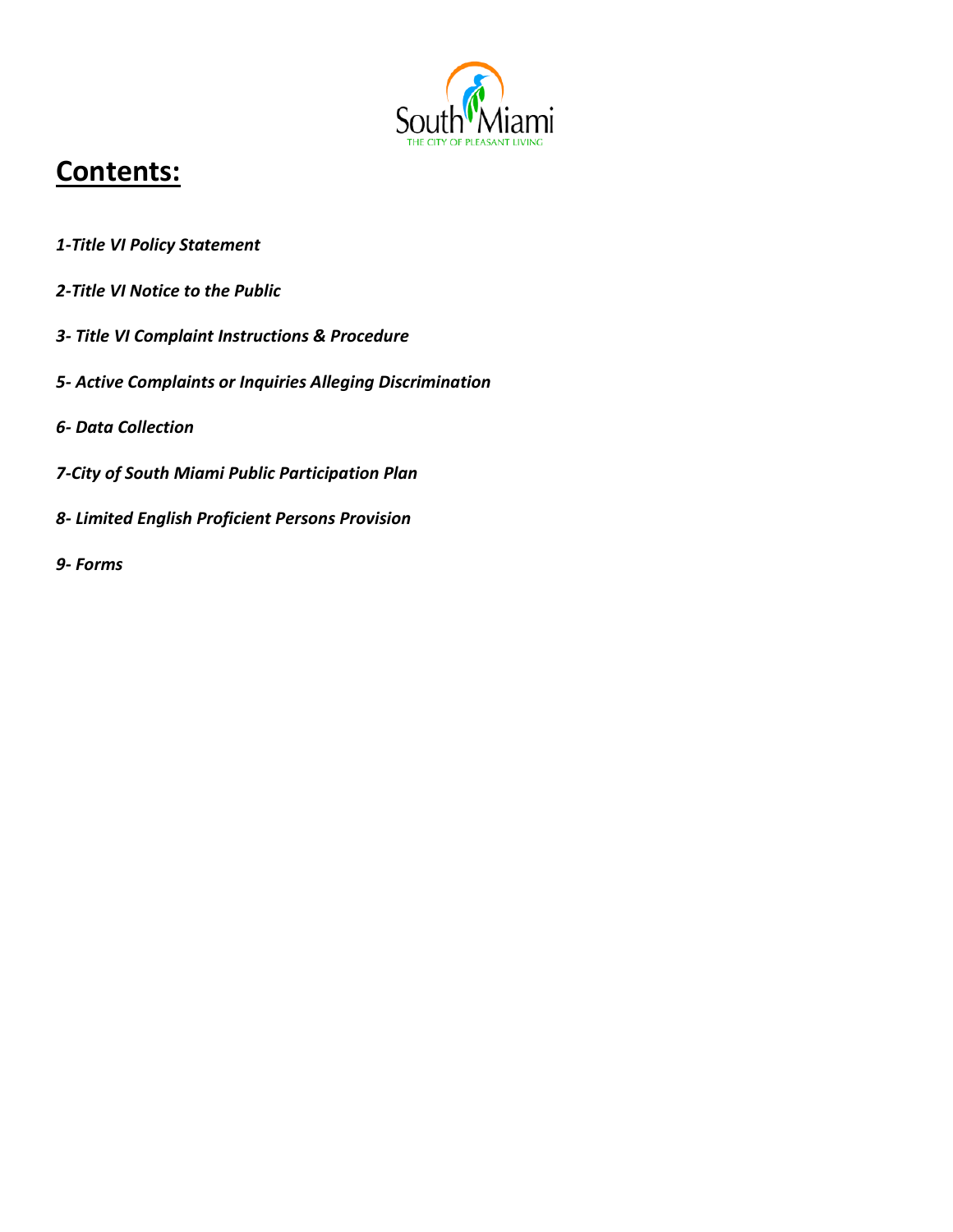

The City of South Miami values diversity and welcomes input from all interested parties, regardless of cultural identity, background, or income level. Moreover, the Agency believes that the best programs and services result from careful consideration of the needs of all of its communities and when those communities are involved in the transportation decision-making process. Thus, the city does not tolerate discrimination in any of its programs, services, or activities. Pursuant to Title VI of the Civil Rights Act of 1964 and other federal and state authorities, the City of South Miami commits that no person shall be excluded from participation in, be denied the benefits of, or be subjected to discrimination on the grounds of race, color, national origin, sex, age, disability, religion, or family status.

The City forbids discrimination against anyone on the basis of race, color, religious or family status, sex (including sexual orientation and gender identity), intersexuality, height, weight, domestic partnership status, labor organization membership, or political affiliation, national origin, age, disability, or any other protected class and commits to take all steps necessary to prevent discrimination and ensure nondiscrimination in all programs, services and activities affiliated with the City.

Purpose.

This City of South Miami Title VI/Nondiscrimination Program Plan (Title VI Plan) was developed to demonstrate the City's compliance with Federal and State nondiscrimination authorities and serves as a guide to the general public on the City's method for the processing of complaints alleging discriminatory actions incurred by way of a City affiliated program, service, or activity.

Administration and Responsibility.

The Office of the City Manager is responsible for the investigation of any complaints alleging discrimination with any City affiliated program, service, or activity as defined in this Title VI Plan. Any questions regarding this Title VI Plan are to be directed to:

Samantha Fraga-Lopez, Esq. Assistant City Manager 6130 Sunset Drive South Miami, FL 33143 Phone: 305-668-2514 Email: sfraga-lopez@southmiamifl.gov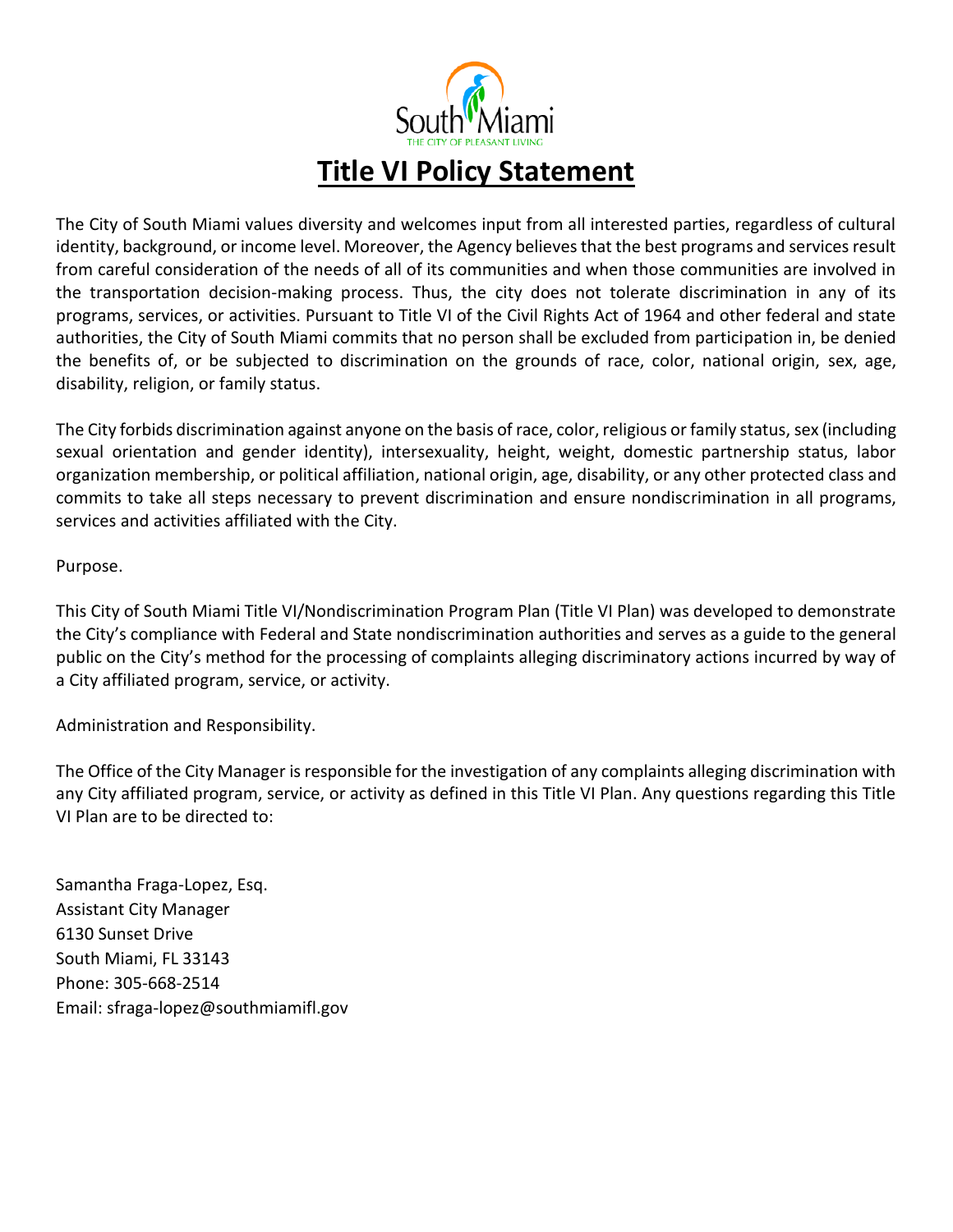

The City of South Miami gives public notice that it complies with Title VI of the Civil Rights Act of 1964 and all related statutes. Title VI provides that "no person in the United States shall, on the ground of race, color, age, sex, religion, disability, family status or national origin, be excluded from participation in, be denied the benefits of, or be subjected to discrimination under any programs, activities and services receiving Federal financial assistance." City of South Miami operates its programs, activities, and services without regard to race, color, age, sex, religion, disability, family status and national origin in accordance with Title VI. The City forbids discrimination against anyone on the basis of race, color, religious or family status, sex (including sexual orientation and gender identity), intersexuality, height, weight, domestic partnership status, labor organization membership, or political affiliation , national origin, age, disability or any other protected class and commits to take all steps necessary to prevent discrimination and ensure nondiscrimination in all programs, services and activities affiliated with the City.

The City of South Miami has established a discrimination complaint procedure and will take prompt and reasonable action to investigate and eliminate discrimination when found. Any person who believes she or he has been discriminated against on the basis of race, color, age, sex (including sexual orientation and gender identity), intersexuality, height, weight, domestic partnership status, labor organization membership, or political affiliation, religion, disability, family status or national origin by the City of South Miami may file a Title VI complaint by completing and submitting the City of South Miami's Title VI Complaint Form. City of South Miami investigates completed complaint forms that are filed no later than 180 calendar days following the date of the incident in question. Title VI complaint forms are available on the City of South Miami Website.

For more information on City of South Miami Title VI Program, obligations, and procedures and/or to file a complaint, please contact or mail a complaint form to:

Samantha Fraga-Lopez, Esq. Assistant City Manager 6130 Sunset Drive South Miami, FL 33143 Phone: 305-668-2514

A complainant may also file a complaint directly with the Federal Transit Administration by filing a complaint with the Office of Civil Rights, Attention: Title VI Program Coordinator, East Building, 5th Floor - 1200 New Jersey Ave., SE, Washington, DC 20590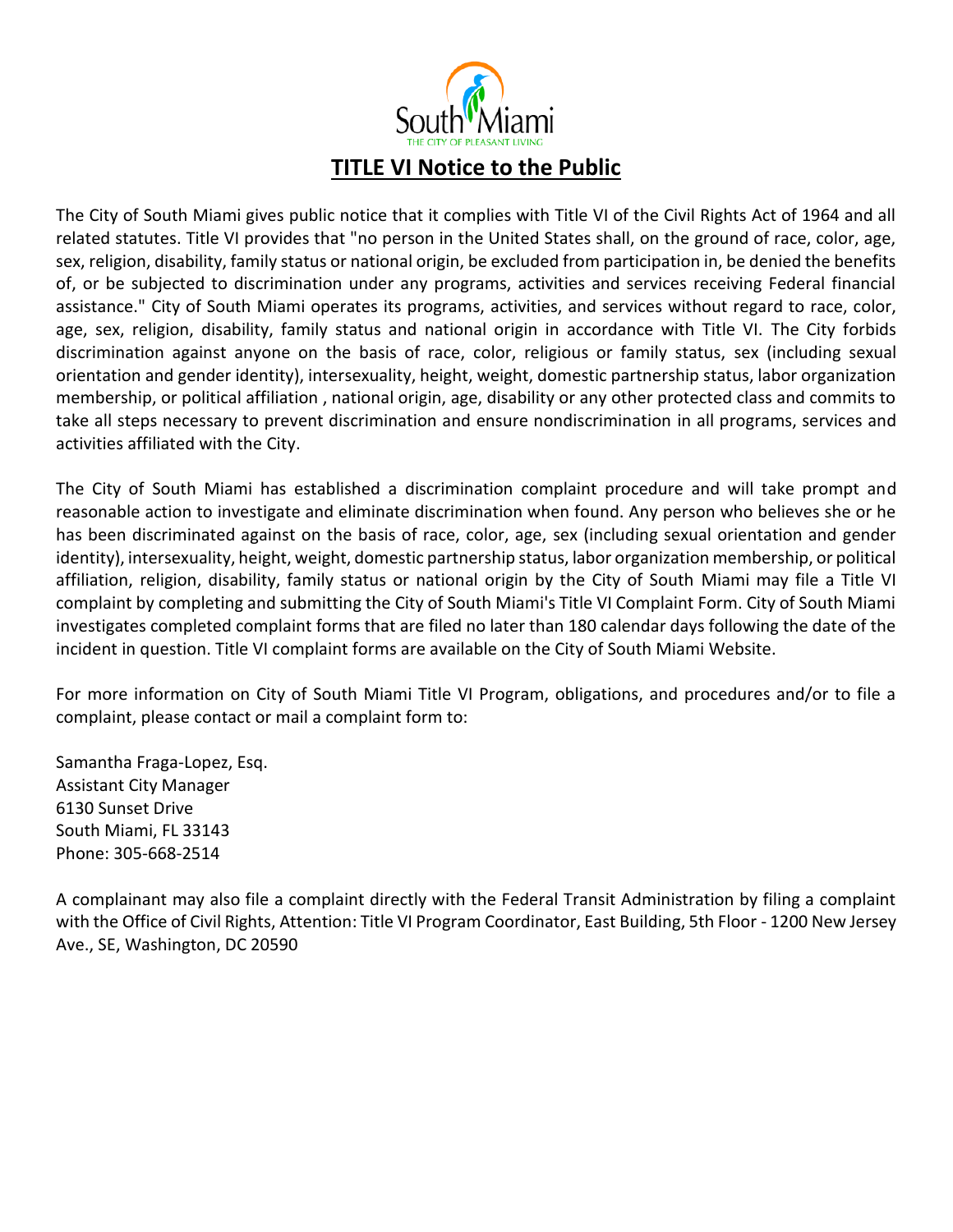

### **Title VI Complaint Instructions & Procedure**

The City of South Miami has established a discrimination complaint procedure and will take prompt action on any reasonable claim to investigate and eliminate discrimination when found. Any person who believes she or he has been discriminated against on the basis of race, color, age, sex (including sexual orientation and gender identity), intersexuality, height, weight, domestic partnership status, labor organization membership, or political affiliation, religion, disability, family status or national origin by the City of South Miami may file a Title VI complaint by completing and submitting the City of South Miami's Title VI Complaint Form. City of South Miami investigates completed complaint forms that are filed no later than 180 calendar days following the date of the incident in question. If the complaint cannot be submitted in writing, the complainant should contact the Title VI/Nondiscrimination Program Coordinator directly for assistance. Upon receiving the complaint, the City of South Miami will initiate the following procedure:

1. The Title VI/Nondiscrimination Program Coordinator will respond acknowledging receipt of the complaint (Appendix B) within 10 calendar days and will also provide additional information on the procedure that will follow as well as the complainant's other options for seeking redress upon request.

2. No later than 30 calendar days after receiving the complaint, the office of the City Manager will commence investigation of the complaint.

3. Upon the City's investigation of the information collected and compiled pertaining to the complaint, a written determination response will be prepared for review by the City Attorney, including, if applicable, an explanation of the actions the City has taken or is proposing to take to resolve the complaint.

4. Within 60 days of the initial receipt of the complaint, the city will respond to the complainant indicating either that the complaint is substantiated and that appropriate actions will be taken (Appendix C) or that the complaint is not substantiated, alongside the complainant's options for appealing the decision or filing a complaint with the Federal Transit Administration and/or the U.S. Department of Justice (Appendix D).

5. Should the City be unable to satisfactorily resolve a complaint, the City will forward the complaint, along with a record of its disposition to the appropriate FDOT District Office. The City's Title VI Program Coordinator has easy access to the City Manager and is not required to obtain management or other approval to discuss discrimination issues with the Manager. However, should the complainant be unable or unwilling to complain to the City, the written complaint may be submitted directly to Florida Department of Transportation (FDOT). FDOT serves as a statewide clearinghouse for Title VI purposes and will either assume jurisdiction over the complaint or forward it to the appropriate federal or state authority for continued processing: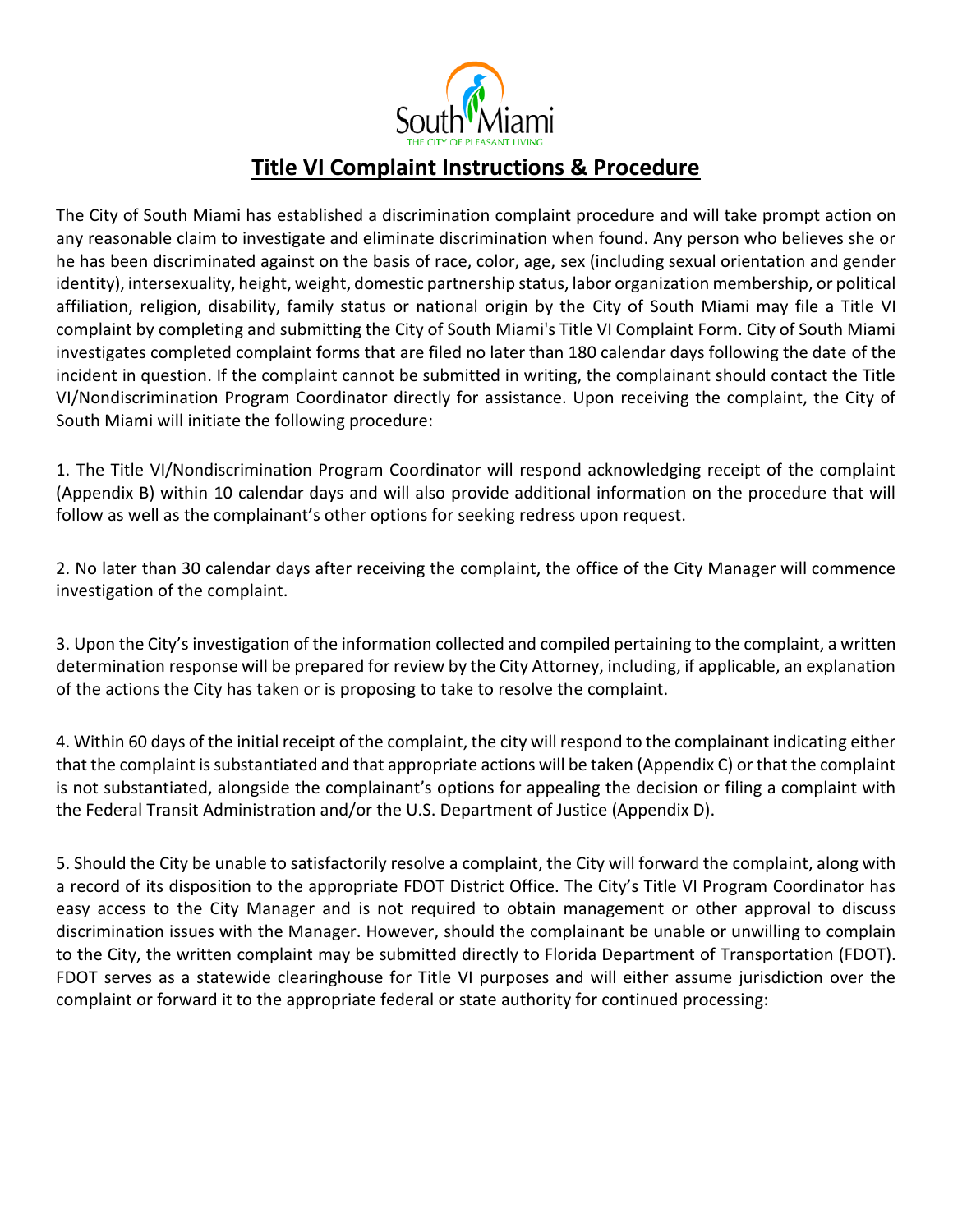

Florida Department of Transportation Equal Opportunity Office ATTN: Title VI Complaint Processing 605 Suwannee Street MS 65 Tallahassee, FL 3239

## **How to file a complaint:**

A complaint can be filed in writing and mailed to the following address:

Ms. Samantha Fraga-Lopez Assistant City Manager 6130 Sunset Drive South Miami, FL 33143 Phone: 305-668-2514

The preferred method is to file a complaint in writing by completing the City of South Miami Title VI Complaint Form. If you do not use the City of South Miami Title VI Complaint Form, your written complaint must be signed and at a minimum contain the following:

- 1. Full name and Contact information of complainant (mailing address, telephone number (s) and e-mail address, etc.);
- 2. Names(s) and contact information of the official(s) alleged to have discriminated as well as name(s) and contact information of any witnesses, if applicable;
- 3. Basis for the allegations (i.e., race, color, national origin, sex, age, disability, religion, family status);
- 4. A description of how, when, where and why you believe you were discriminated against;
- 5. Other information that you deem significant or important

The City of South Miami may reach out to the complainant with a request for additional information related to the alleged incident in question. A Complainant's failure to respond to requests by the Title VI Program Coordinator for additional information necessary to investigate the discrimination complaint may result in a delay in investigation of the complaint and may possibly result in the administrative closure of the complaint due to a lack of information to properly conduct an investigation of the complaint.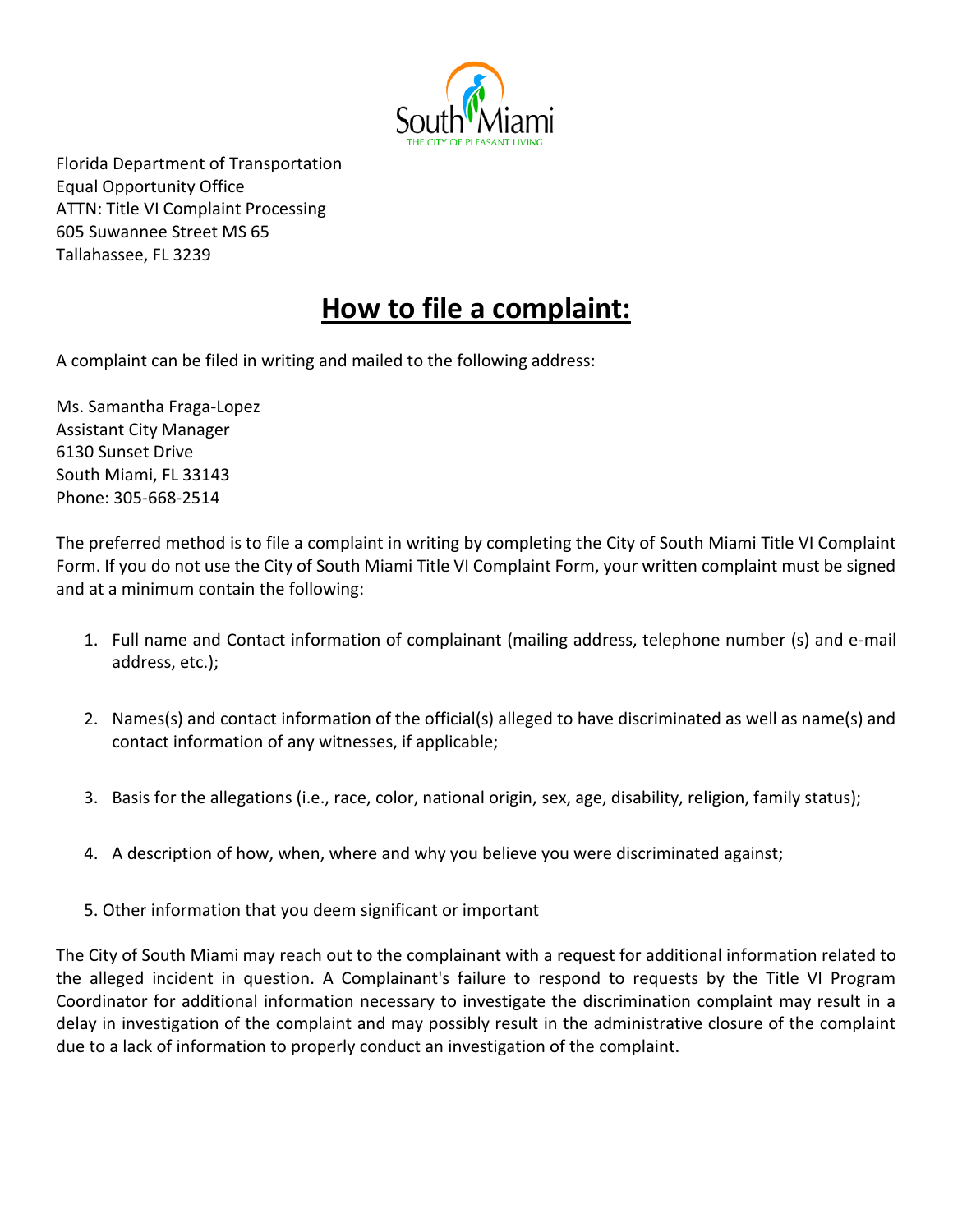

Federal Highway Administration ("FHWA") regulations require federal-aid recipients to collect racial, ethnic, and other similar demographic data on beneficiaries of, or those affected by, transportation programs, services, and activities. The City of South Miami accomplishes this through the use of census data, by coordinating with relevant agencies, and through other methods. This information assists the City with improving service equity and ensuring effective outreach. Self-identification of personal data to the City will *always* be voluntary and anonymous. Moreover, the City will not release or otherwise use this data in any manner inconsistent with the FHWA regulations.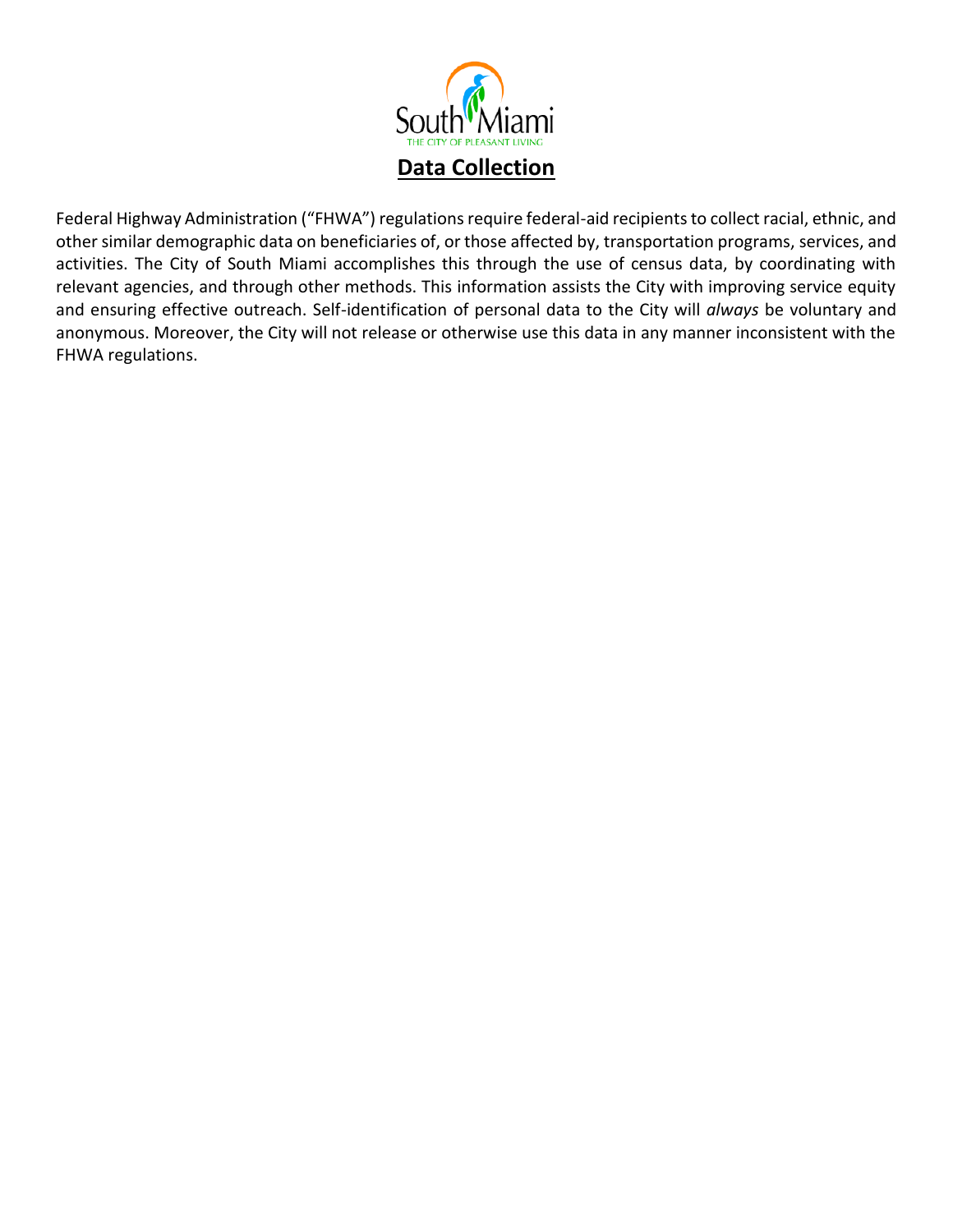

## **City of South Miami Public Participation Plan**

#### PUBLIC PARTICIPATION ELEMENT

The City of South Miami's Public Participation Plan is being prepared to ensure that no one is precluded from participation in connection with the City's maintenance and development process. The plan ensures that:

Potentially affected community members will have an appropriate opportunity to participate in decisions about a proposed activity that will affect their environment and/or health;

The public's contribution can influence the City's decision-making concerning City programs, activities and services;

The concerns of all participants involved will be considered in any appropriate decision-making process; and

The City will facilitate the involvement of those potentially affected.

The City of South Miami's Public Participation Plan is intended to encourage and guide public involvement efforts and enhance access to the City's transportation-related decision making process by minority and limited English proficient populations.

The City of South Miami informs residents of any proposed changes to the applicable transit related facilities through the process of a public workshop meeting advertised on the City's website and posted in the lobby of its City Hall at least 2 days prior to the meeting.

The City and its records are available to the public. The City's Title VI Complaint Procedure is available to the public 24 hours/7 days a week via our website 'www.Southmiamifl.gov'

## **MINORITY REPRESENTATION ON COMMITTEES AND COUNCIL**

The City of South Miami does not have any transit-related committees. If any such committee is established in the future, this Plan will be amended to depict minority representation on such committee, and to describe the efforts made to encourage participation of minorities on such committee.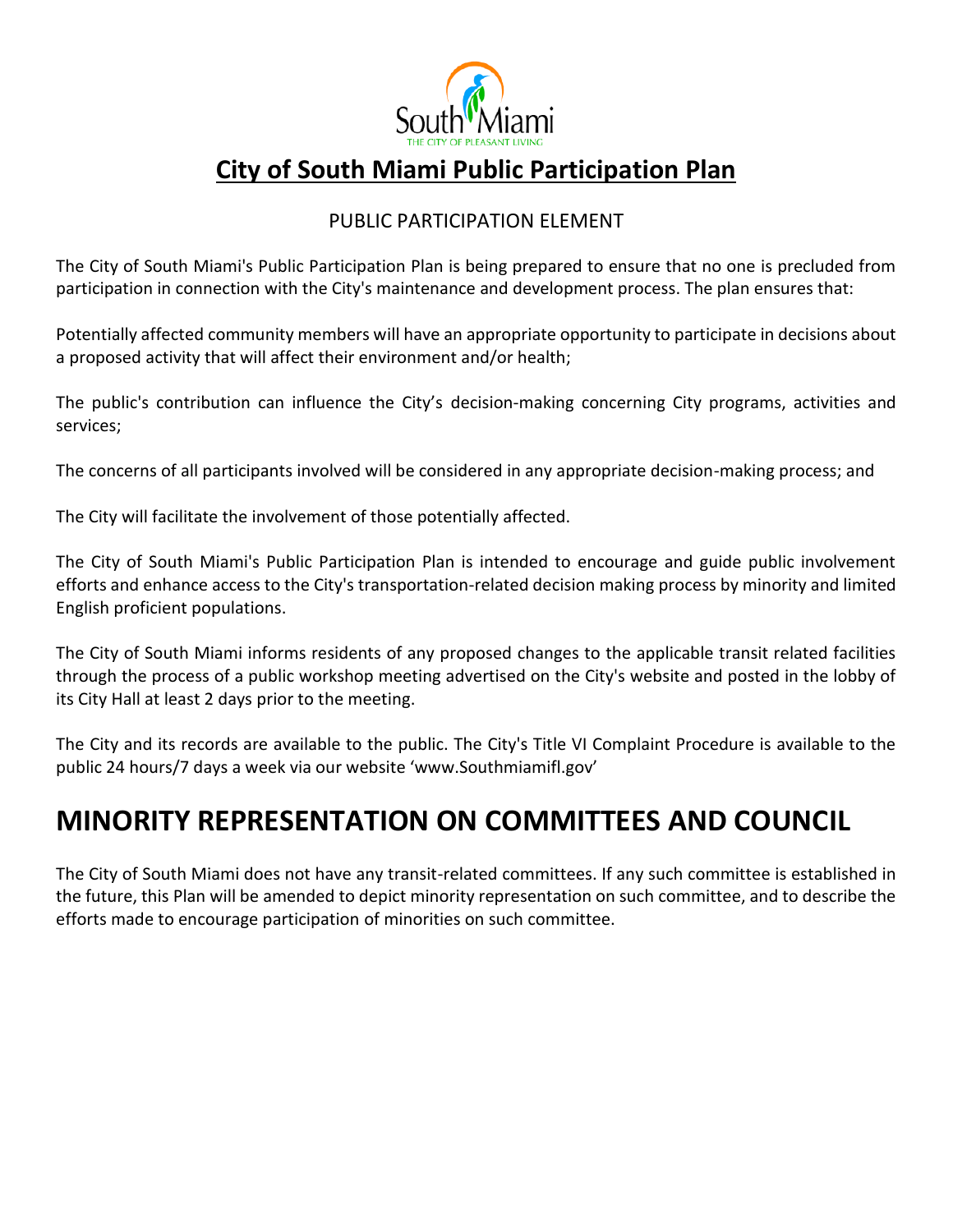

## **Providing Meaningful Access to Limited English Proficient Persons**

Limited English Proficient ("LEP") refers to persons for whom English is not their primary language and who have a limited ability to read, write, speak or understand English. It includes people who reported to the U.S. Census that they speak English less than very well, not well, or not at all.

In order to ensure meaningful access to its services, activities and programs, the City of South Miami uses the information obtained in a Four Factor Analysis to determine the specific language services that are appropriate. This analysis helps the City of South Miami to determine if it communicates effectively with LEP persons and in the formation of language access planning.

The Four Factor Analysis is an individualized assessment that considers:

1. The number or proportion of LEP persons eligible to be served or likely to be encountered by any applicable programs, activities and services;

2. The frequency with which LEP persons come into contact with the programs, activities and services;

3. The nature and importance of the applicable programs, activities, and services to people's lives; and

4. The resources available to the City of South Miami for LEP outreach, as well as the cost associated with that outreach.

The first step in the analysis is understanding the proportion of LEP persons who may encounter the transit related facilities, their literacy skills in English and their native language, the location of their community and neighborhoods and, more importantly, whether any are underserved, as a result of a language barrier. To do this, the City attempted to evaluate the level of English literacy and to what degree people in its service area speak a language other than English and what those languages are. Data for this review is derived from the United States Census Bureau Facts web page

Using census data, the City of South Miami has determined that LEP individuals speaking English less than "very well" represent approximately 18.2% (with a margin of error of 3.2%) of the community. The City of South Miami realizes that such statistical data can become outdated or inaccurate. Therefore, the City contacted local law enforcement, social services, agencies, and the school board to validate the proportion of LEP served by those entities. Spanish was reported to be the prevalent LEP language with an estimate of an additional 16.2% of the community eligible to be served.

In order to ensure access to LEP citizens, the City Title VI/Nondiscrimination Program Policy and Complaint Procedures are available on the City's main website in both English and Spanish and can be made available in other languages as requested. The City will review its LEP procedures annually to determine if modifications are needed to meet language assistance deficiencies. Persons requiring special language services should contact the City's Title VI Program Coordinator.

The City is in the process of undertaking the other necessary steps to ensure that LEP individuals are properly served by City programs activities and services.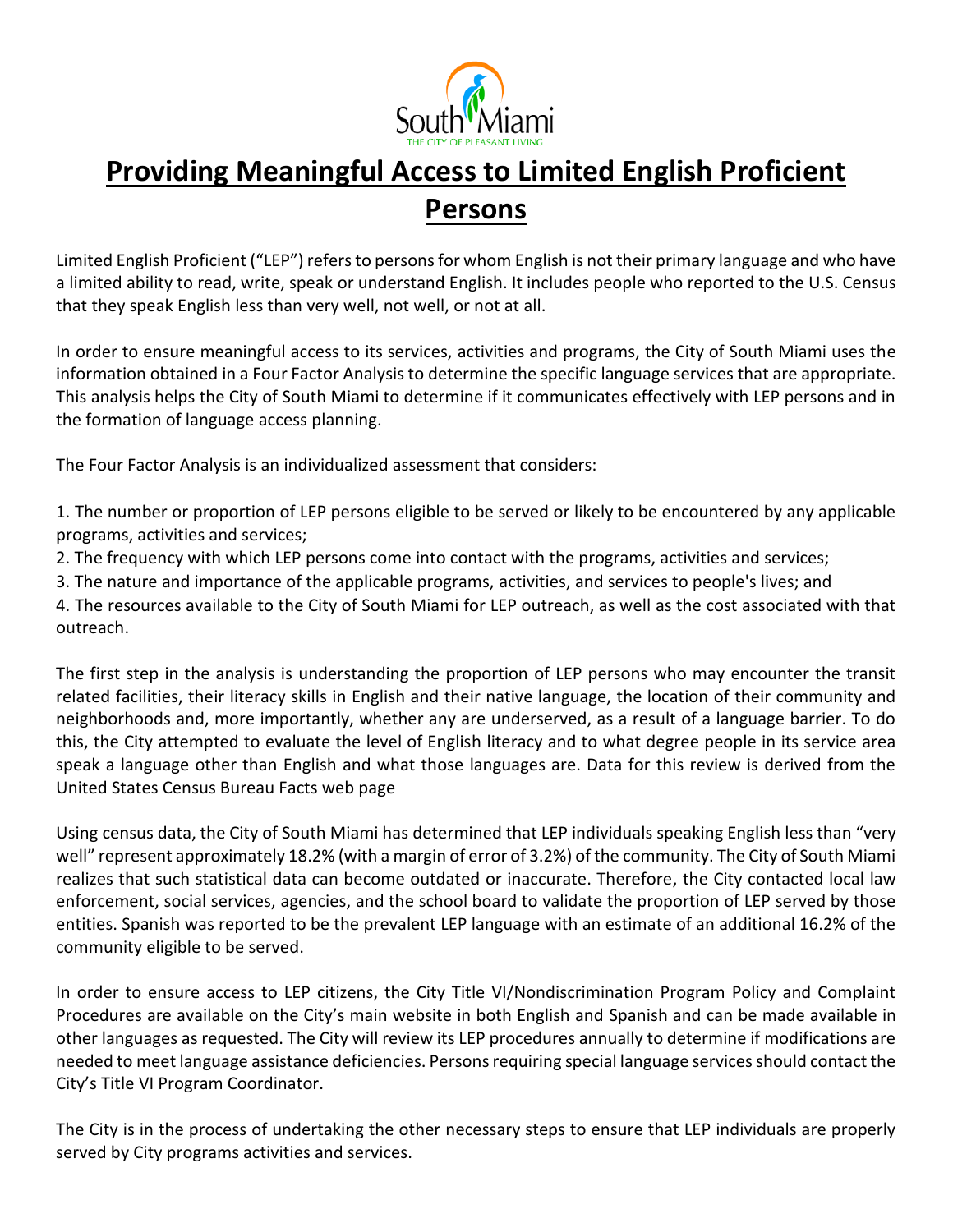

# Appendix A

Complaint Form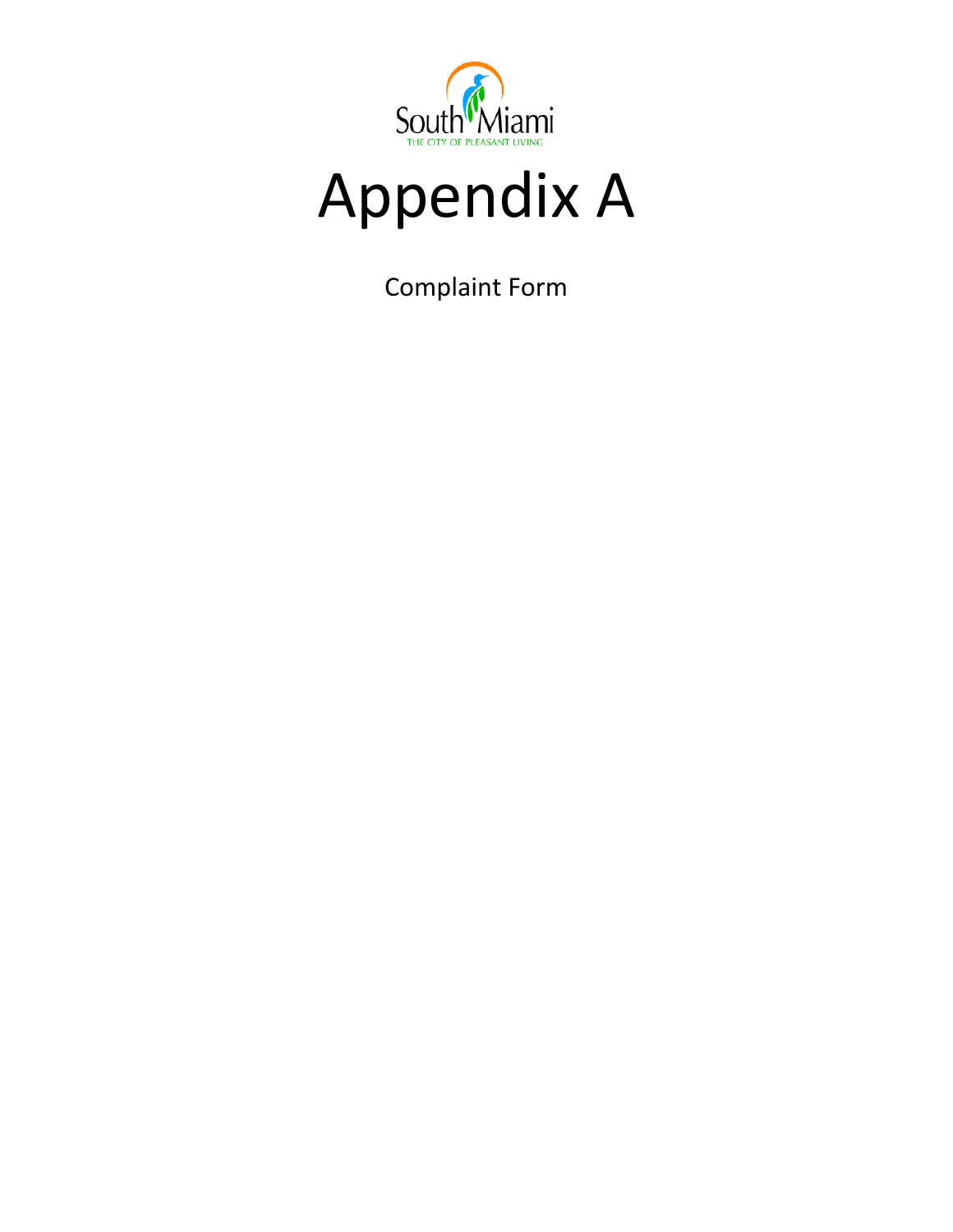

### **South Miami**

City of Pleasant Living City of South Miami Title VI Non-Discrimination Program

## **Complaint of Discrimination Form**

| Complaint (s) Name                                                                                            | Complaint (s) Address:             |                               |
|---------------------------------------------------------------------------------------------------------------|------------------------------------|-------------------------------|
| Nombre (s) del (los) Reclamante (s)                                                                           | Direccion del (los) Reclamante (s) |                               |
|                                                                                                               |                                    |                               |
|                                                                                                               |                                    |                               |
|                                                                                                               |                                    |                               |
|                                                                                                               |                                    |                               |
|                                                                                                               |                                    |                               |
| Complaint (s) Phone Number:                                                                                   |                                    |                               |
|                                                                                                               |                                    |                               |
| Numero de telefono del (los) Reclamante (s)                                                                   |                                    |                               |
|                                                                                                               |                                    |                               |
|                                                                                                               |                                    |                               |
|                                                                                                               |                                    |                               |
|                                                                                                               |                                    |                               |
|                                                                                                               |                                    |                               |
| Complaint Representative's Name, Address, Phone Number and Relationship (e.g. friend, attorney, parent, etc); |                                    |                               |
| Nombre del representante del (los) Reclamante (s), direccion, telephone y relation                            |                                    |                               |
| (Ejemplo; amigo, abogado, padre, etc):                                                                        |                                    |                               |
|                                                                                                               |                                    |                               |
|                                                                                                               |                                    |                               |
|                                                                                                               |                                    |                               |
|                                                                                                               |                                    |                               |
|                                                                                                               |                                    |                               |
| Name and Address of Agency, Institution, or Department that You Allege Discriminated Against You;             |                                    |                               |
| Nombre y Direccion de la agencia, institucion o departamento que usted alega descrimino en su contra;         |                                    |                               |
|                                                                                                               |                                    |                               |
|                                                                                                               |                                    |                               |
|                                                                                                               |                                    |                               |
|                                                                                                               |                                    |                               |
|                                                                                                               |                                    |                               |
| Names of the individual (s) Whom You Allege Discriminated Against You (if known);                             |                                    |                               |
| Nombre (s) de (los) individuo (s) que usted alega desciminacion en su contra (Si usted sabe).                 |                                    |                               |
|                                                                                                               |                                    |                               |
|                                                                                                               |                                    |                               |
|                                                                                                               |                                    |                               |
| I believe the discrimination was based:                                                                       | O Race/Raza                        | Date of Alleged Discrimation: |
| (check all that apply):                                                                                       | O Color/Color                      | Fecha de la Supuesta          |
| Creo que la discriminacion fue basada                                                                         | O National Origin/                 | Discriminacion:               |
|                                                                                                               | Origen National                    |                               |
| (marque todos los que aplique):                                                                               | O Sex / Genero                     |                               |
|                                                                                                               | O Age/Edad                         |                               |
|                                                                                                               | O disability/ incapacidad          |                               |
|                                                                                                               | O Religion/ Religión               |                               |
|                                                                                                               | O Family Status/                   |                               |
|                                                                                                               | Estato familiar                    |                               |
|                                                                                                               | O Other/Otro                       |                               |
|                                                                                                               |                                    |                               |